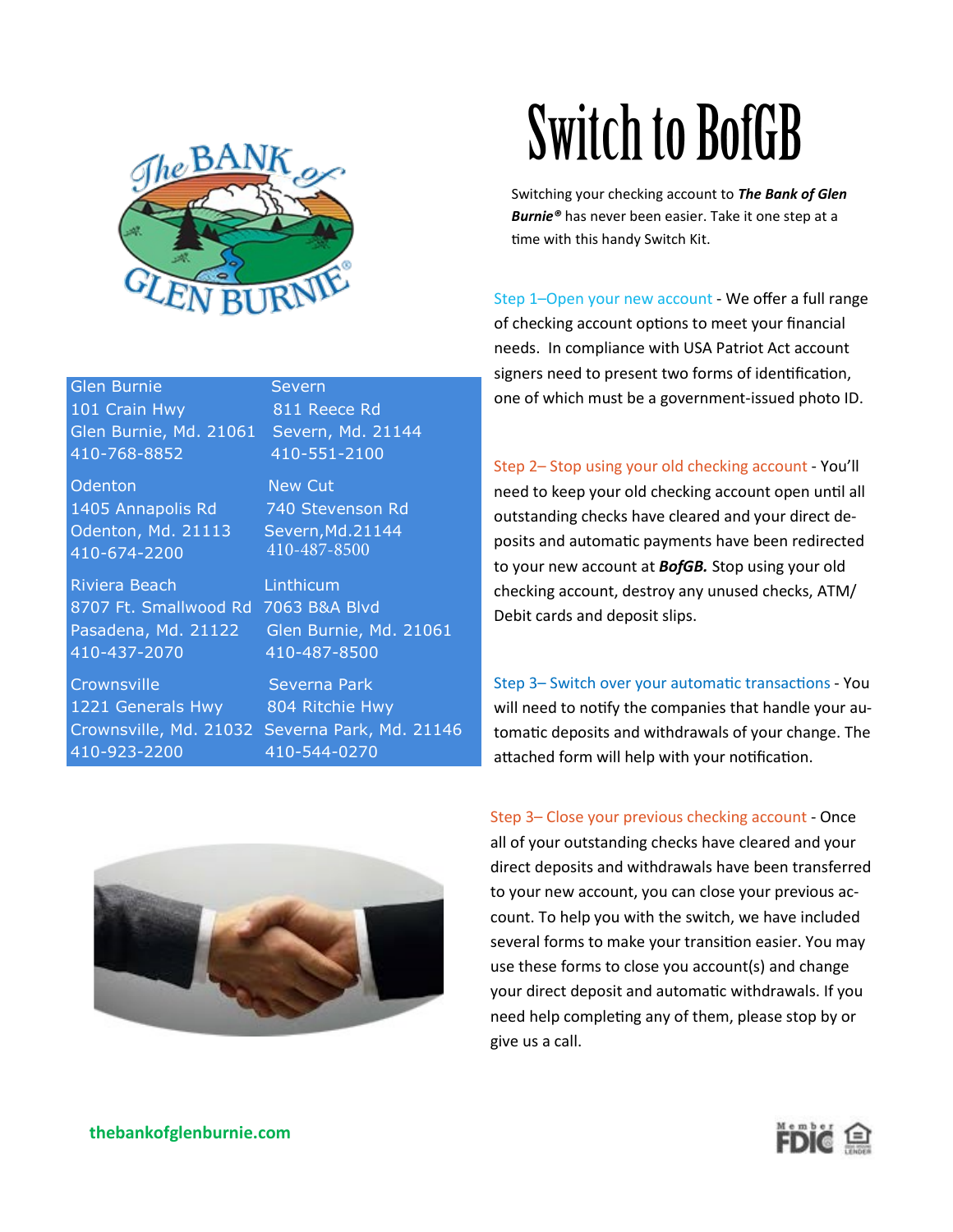## **AUTHORIZATION TO CLOSE ACCOUNT**

|                                                                                                          | Financial Institution: University of the Community of the Community of the Community of the Community of the Community of the Community of the Community of the Community of the Community of the Community of the Community o |                    |
|----------------------------------------------------------------------------------------------------------|--------------------------------------------------------------------------------------------------------------------------------------------------------------------------------------------------------------------------------|--------------------|
|                                                                                                          |                                                                                                                                                                                                                                |                    |
|                                                                                                          |                                                                                                                                                                                                                                |                    |
|                                                                                                          |                                                                                                                                                                                                                                |                    |
|                                                                                                          |                                                                                                                                                                                                                                |                    |
|                                                                                                          |                                                                                                                                                                                                                                |                    |
|                                                                                                          |                                                                                                                                                                                                                                |                    |
|                                                                                                          | Please close the account(s) noted below. All transactions have cleared the account(s) and all direct<br>deposits and/or automatic debits have been stopped. Any remaining balance, including accrued interest                  |                    |
| should be mailed to the address indicated above.<br>Thank you for your prompt attention to this request. |                                                                                                                                                                                                                                |                    |
|                                                                                                          | Account Number: Manual Account Type (circle one): Checking                                                                                                                                                                     | Savings<br>Savings |
|                                                                                                          |                                                                                                                                                                                                                                | Savings            |
|                                                                                                          |                                                                                                                                                                                                                                | Savings            |
|                                                                                                          |                                                                                                                                                                                                                                |                    |
|                                                                                                          |                                                                                                                                                                                                                                |                    |

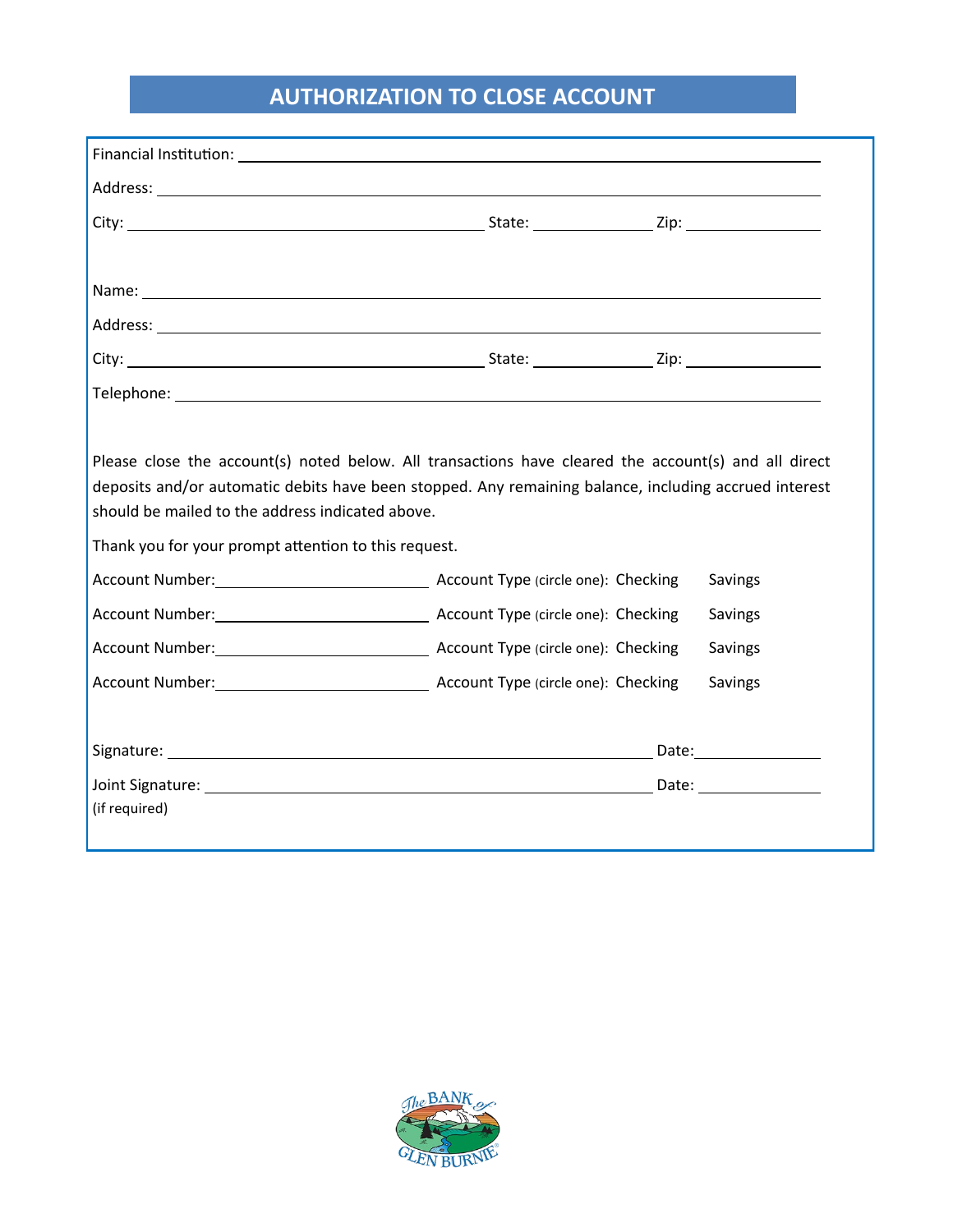## **AUTHORIZATION TO SWITCH DIRECT DEPOSIT**

| I authorize                                                                                                    |                                                                                                            |
|----------------------------------------------------------------------------------------------------------------|------------------------------------------------------------------------------------------------------------|
|                                                                                                                |                                                                                                            |
|                                                                                                                |                                                                                                            |
|                                                                                                                |                                                                                                            |
|                                                                                                                |                                                                                                            |
| to accept this signed form to direct my deposit to my Bank of Glen Burnie® checking/savings account.           |                                                                                                            |
|                                                                                                                |                                                                                                            |
|                                                                                                                |                                                                                                            |
|                                                                                                                |                                                                                                            |
|                                                                                                                |                                                                                                            |
| (if required)                                                                                                  | <u> 1989 - Johann Stoff, amerikansk politiker (d. 1989)</u>                                                |
|                                                                                                                |                                                                                                            |
| The Bank of Glen Burnie® ACH Routing/Transit Number: 055003133                                                 |                                                                                                            |
|                                                                                                                |                                                                                                            |
| Account Number: National Commission of the Commission of the Commission of the Commission of the Commission of |                                                                                                            |
| Account Type (circle one): Checking<br>Savings                                                                 |                                                                                                            |
|                                                                                                                |                                                                                                            |
|                                                                                                                |                                                                                                            |
| I authorize:                                                                                                   |                                                                                                            |
|                                                                                                                | i. above listed entity to initiate deposit of my funds to my checking account at The Bank of Glen Burnie®. |
| ii. The Bank of Glen Burnie® to credit entries to my account.                                                  |                                                                                                            |
| iii. This authorization to remain in effect until I send written notice of change or cancellation.             |                                                                                                            |
|                                                                                                                |                                                                                                            |
|                                                                                                                |                                                                                                            |
|                                                                                                                |                                                                                                            |
|                                                                                                                |                                                                                                            |
|                                                                                                                |                                                                                                            |
|                                                                                                                |                                                                                                            |